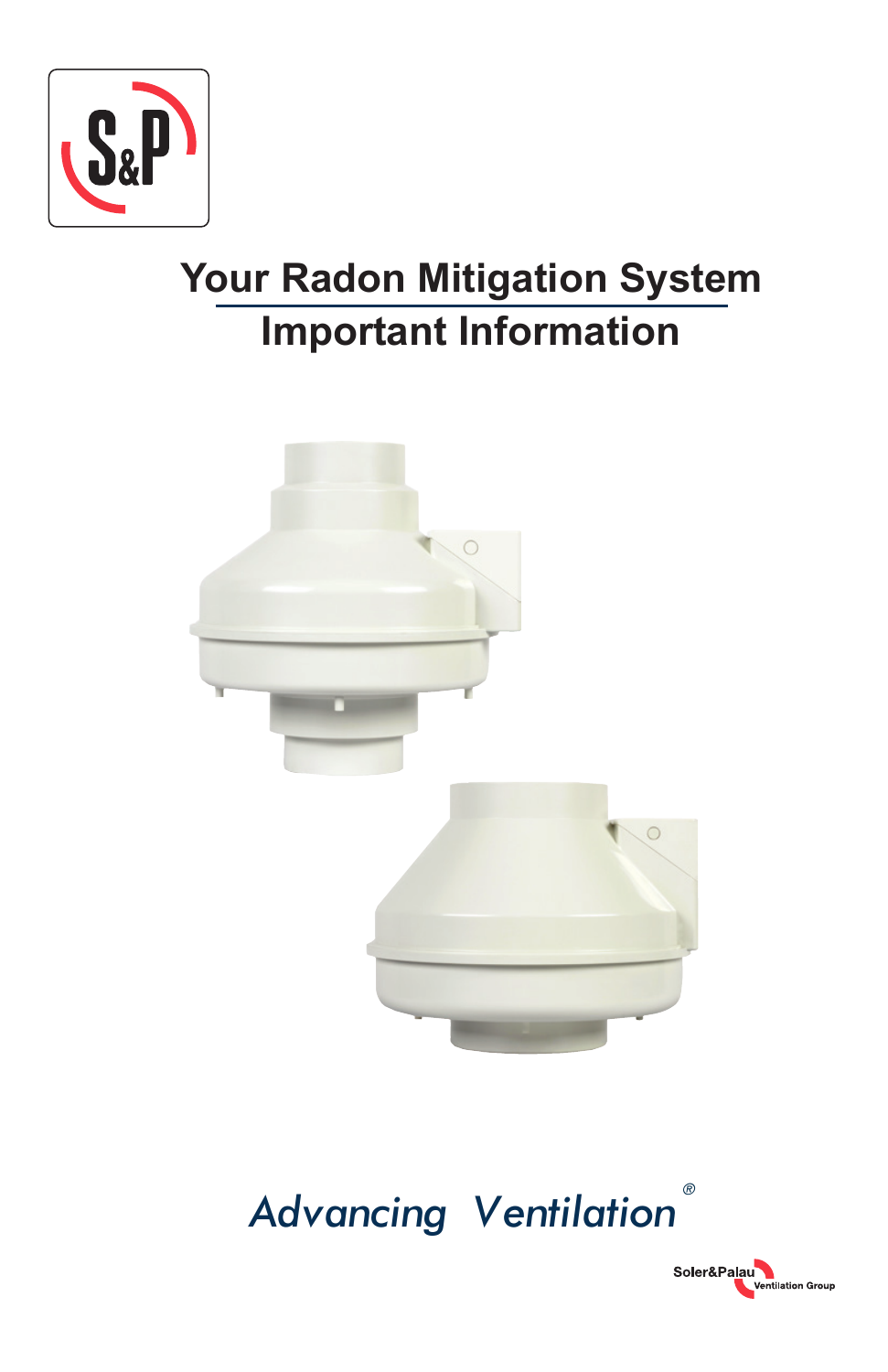## **Retain for your Records**

This document contains important information for the homeowner about the S&P radon mitigation system installed in your home. Included in this document you will find information about how your system works and other necessary information. Please retain this information for your records.

The radon mitigation (or reduction) system installed in your home prevents radon from entering by using a method called Active Soil Depressurization (ASD). ASD is recognized as the best available technology for reducing radon levels in homes and other buildings.

## **Your System**

## How it works

Through the use of PVC pipe and a specifically designed S&P radon fan, the ASD system draws in the radon gases from beneath your home and safely vents it above the roof line. The radon fan is usually located in the main attic, garage attic, or on the exterior of the home. Note your radon fan's location. The fan must run continuously for radon reduction.

**Do not turn off your radon system.**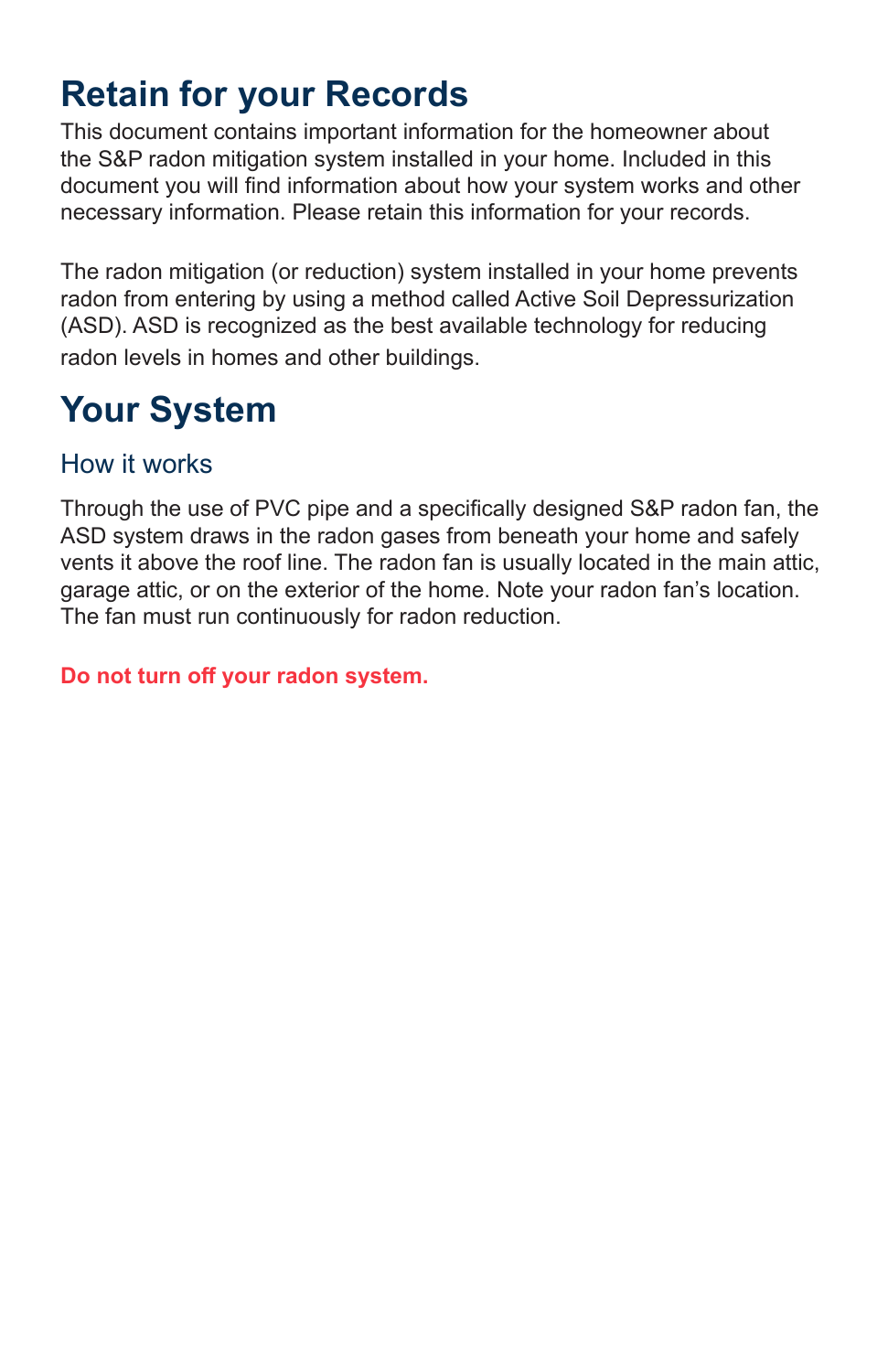## Check your system

Locate the U-Tube Manometer on your radon system pipe and check it periodically to monitor the operation of your radon fan.



**Working:** Fan is operating when liquid levels are uneven. **Not Working:** Fan may not be operating correctly if liquid

levels are even.

**WORKING NOT WORKING** 

### Test your home

Because radon levels can fluctuate over time, the U.S. Environmental Agency recommends that you test your home every two years. Also test after home renovations.

Test kits are available at many home improvement stores, or can be found online at sosradon.org/test-kits, or contact your radon mitigator.

### Know your installer

Your radon reduction system installer's contact information is provided on the reverse side of this document. Make sure you keep a record of the installer's name, contact information, and date of installation. Keep a coy of your paid invoice and other paperwork provided.